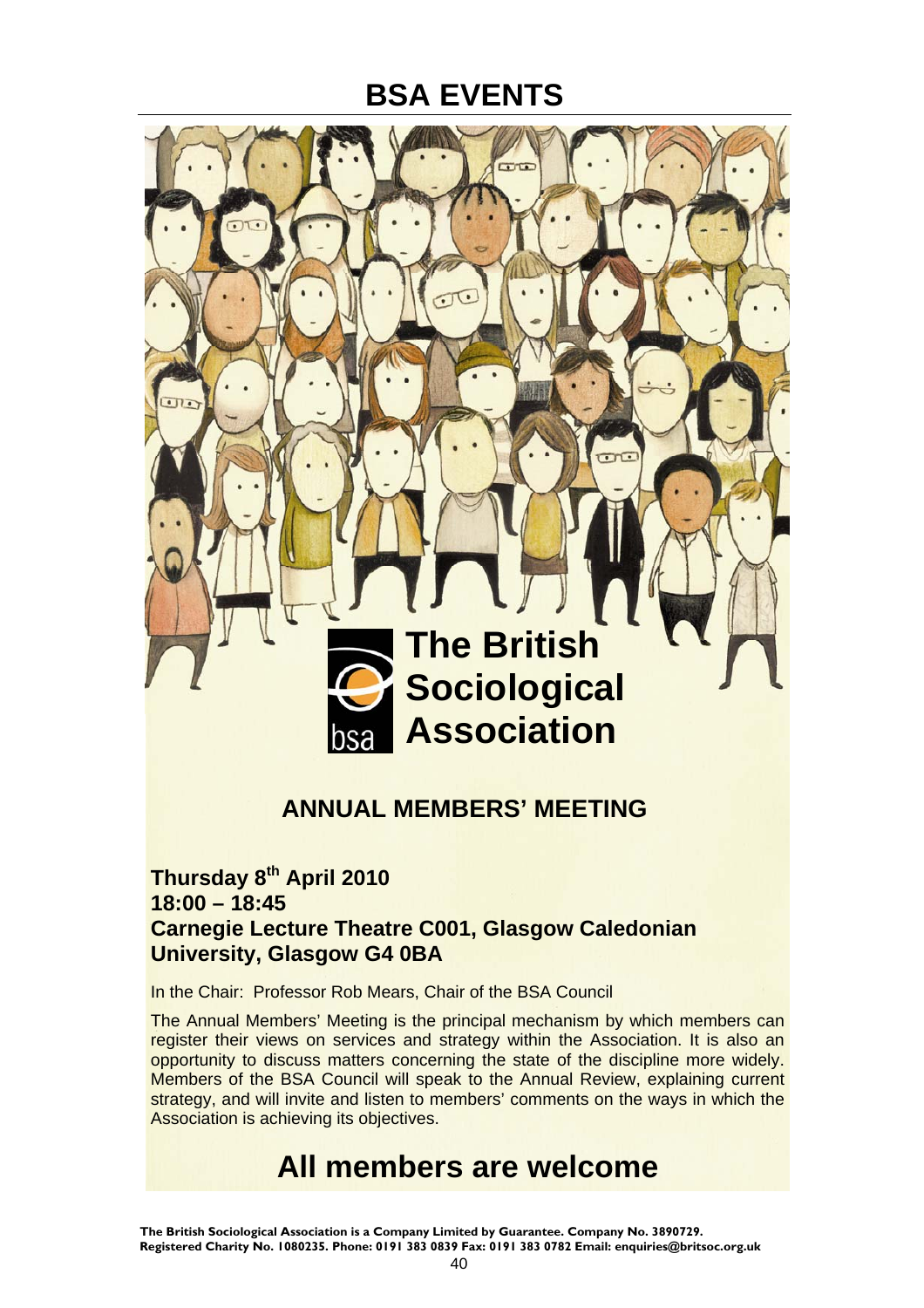

# **How to get published in a BSA Journal**

#### *Wednesday 7th April at 17:00-18:30 Govan Mbeki A526C*

Join us for a session on publishing in academic journals given by BSA journal *editors. Learn more about the processes and key issues relevant to journal submission.* 



# **Meet the BSA Treasurer**

#### *Thursday 8th April at 15:00-15:30 Saltire Centre*

*Visit the Treasurer's Poster and find out about the Association's finances. The BSA Treasurer, Dr. Emmanuelle Tulle, will be on hand to answer questions.* 



# **Meet the Editors**

#### *Thursday 8th April at 18:45-19:45 Govan Mbeki A005*

Join us for an opportunity to meet the BSA Publications Director and Editors of *Cultural Sociology, Sociology, Sociological Research Online and Work, Employment*  and Society. Find out about the journals and how to submit your paper. There will *also be a chance to have questions answered by the Publications Director and Editors.* 



# **Meet the Postgraduate Forum Convenors and the Early Career Forum Convenors**

 *Saltire Centre* 

*The BSA Postgraduate Forum Convenors and the Early Careers Forum Convenors*  will have exhibition stands in the Saltire Centre and be on hand throughout the *conference to answer any questions and to meet conference delegates.*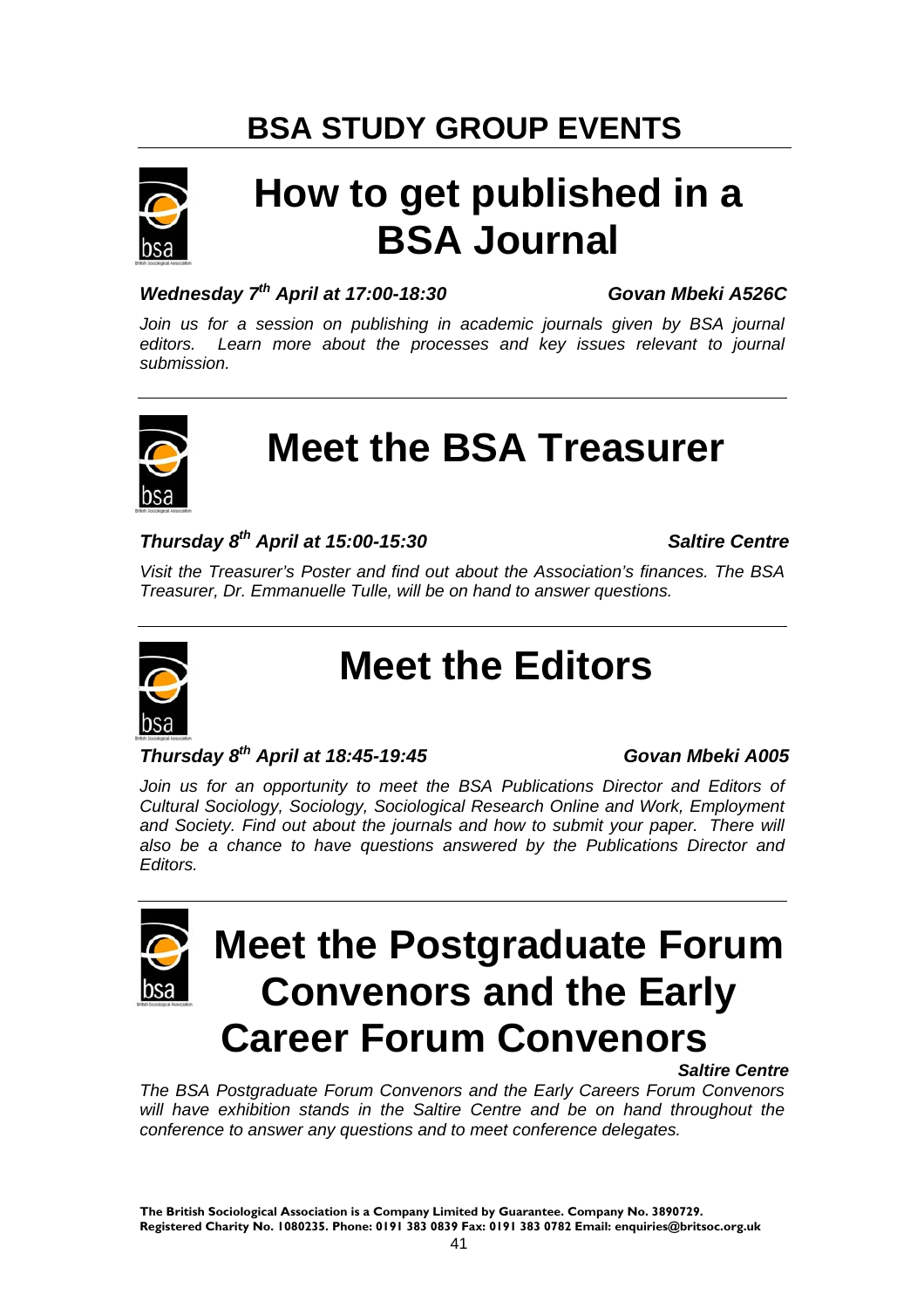# **BSA Ageing, Body and Society Study Group**

| <b>Cultures of and Bodies of Ageing 1: Experiencing Bodily</b><br><b>Ageing</b> |                                                                                                                 |  |
|---------------------------------------------------------------------------------|-----------------------------------------------------------------------------------------------------------------|--|
| Wednesday $7th$ April at 11:00 - 12:30                                          | George Moore M402                                                                                               |  |
| Cochrane, B.                                                                    | Growing old at the movies: Cinema-going as<br><b>Embodied practice</b>                                          |  |
| Eman, J.                                                                        | Managing ageing - a study of older former<br>atheletes                                                          |  |
| Simpson, P                                                                      | Fairy Tales: The politics of suffering, surviving<br>And surpassing in midlife gay Men's responses<br>to ageing |  |

| <b>Cultures of and Bodies of Ageing 2: Constructions and</b> |  |
|--------------------------------------------------------------|--|
| representations of older bodies by others                    |  |

| Wednesday $7^{th}$ April at $15:30 - 17:00$ | George Moore M402                                                                                       |
|---------------------------------------------|---------------------------------------------------------------------------------------------------------|
| Iltanen-Tähkävuori, S.                      | The Dressed Ageing Body. Industrial Fashion<br>Design and Practices of Women Constructing<br>Social Age |
| Pickard, S.                                 | The emergence of 'co-morbidity' as a<br>classification and the governing of old age                     |
| Ward, R., Bytheway, B., Holland, C.         | The perception of a group in the body of the<br>Individual' - gaining insights into everyday age        |
| Ylänne, V., Williams, A.                    | Viewing age: reactions to media portrayals of<br>older people and ageing                                |

#### **Cultures of and Bodies of Ageing 3: Constructions of active ageing embodiement by older and younger people**  Wednesday  $7<sup>th</sup>$  April at 17:00 – 18:30 George Moore M402

| $\cdots$              | .<br>$\sim$                                                                                                    |
|-----------------------|----------------------------------------------------------------------------------------------------------------|
| Phoenix, C.           | Narratives of Ageing: Projection, Inscription and<br>the potential of Intergenerational Relationships          |
| Tulle, E., Dorrer, N. | 'It is a social thing': Divergent understandings<br>Issues of Identity Construction in Mature<br>Bodybuilders. |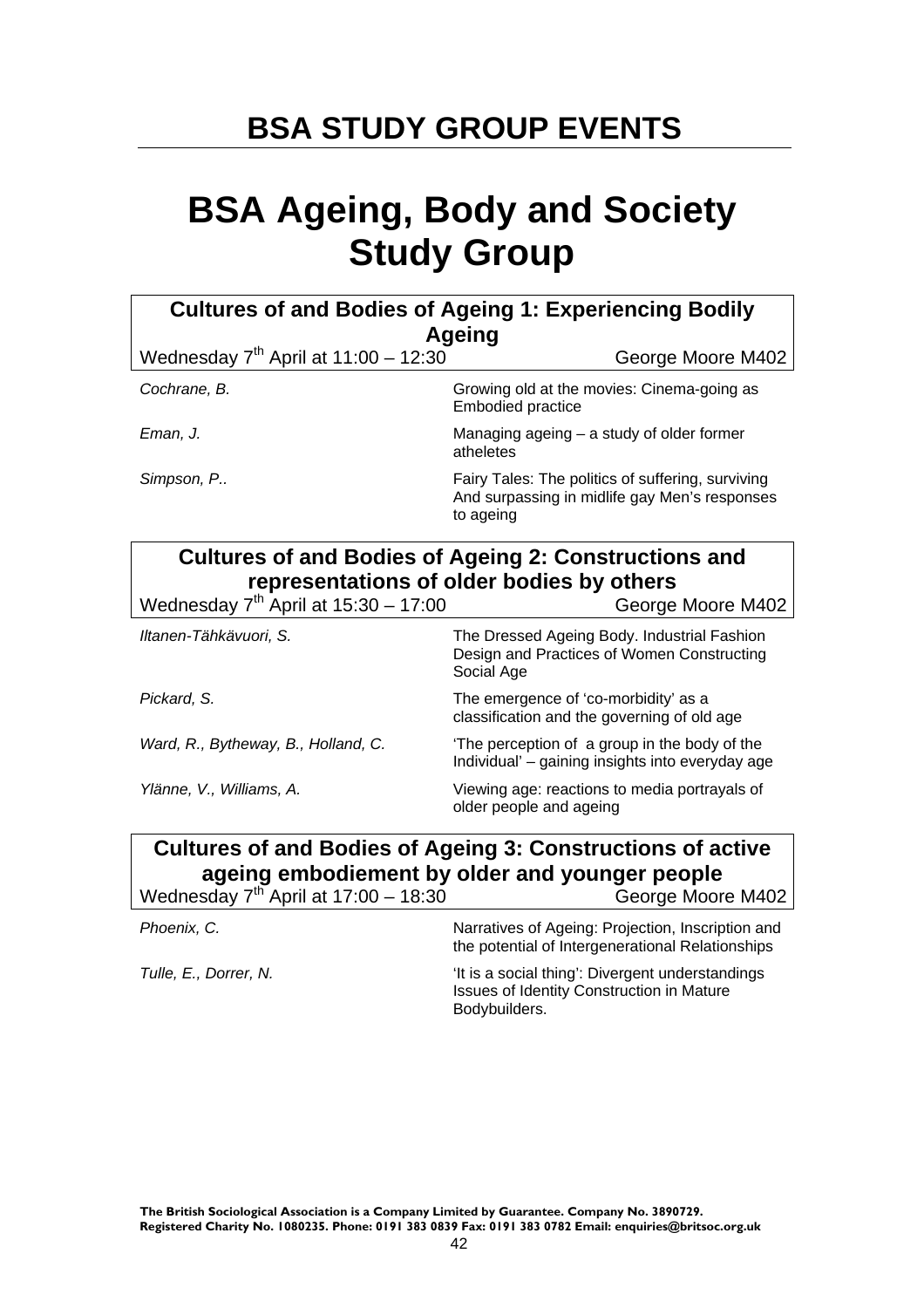### **BSA Animal Human Study Group**

#### **Informal Networking Meeting of the Animal Human Study Group**

Friday 9<sup>th</sup> April at 12:30-13:30 Govan Mbeki A303A

This informal networking meeting is open to all Study Group members and interested nonmembers, but primarily for postgraduate students researching in this field.

The aims of this session are to:

- provide a much needed opportunity for postgraduate students to network with peer and established researchers in the human-animal field.
- promote the Study Group to interested non-members.

## **BSA Families and Relationships Study Group**

#### **Rethinking Concepts: Families, Intimacies and Personal Relationships**

Friday  $9^{th}$  April at 12:30 – 13:30 George Moore M404

There is a wealth of empirical studies on household trends and people's experiences of living together and apart–together in the UK. Critical engagements have moved away from supposed crises in 'the family' or decline in commitment, proposing new ways of understanding the connections and practices that constitute relationality in personal, intimate and family contexts. In this session we want to interrogate how far the prominent concepts of families, intimacies and personal relationships help us to understand the ways people create togetherness. Drawing together the threads of debate that emerged in the BSA Families and Relationships Study Group Colloquium (November 2009) we want to open out discussion to a wider audience. We aim to think about the ways that concepts enhance and/or restrain our capacity to know and make sense of everyday relation experience? What is the role of these concepts in grasping change and continuities in social life? How does the personal divide/separate from the social? How do these concepts distinguish from each other or link up? Do they ever merge or do they remain distinct at some level? Our engagement with these questions seeks to explore how ways of thinking and the formulation of arguments are embedded in theoretical debates that bring together understandings of personal and social worlds.

### **BSA Realism Study Group**

#### **Study Group Business Meeting**

Friday 9<sup>th</sup> April at 12:30-13:30 Govan Mbeki A303B

**The British Sociological Association is a Company Limited by Guarantee. Company No. 3890729. Registered Charity No. 1080235. Phone: 0191 383 0839 Fax: 0191 383 0782 Email: enquiries@britsoc.org.uk**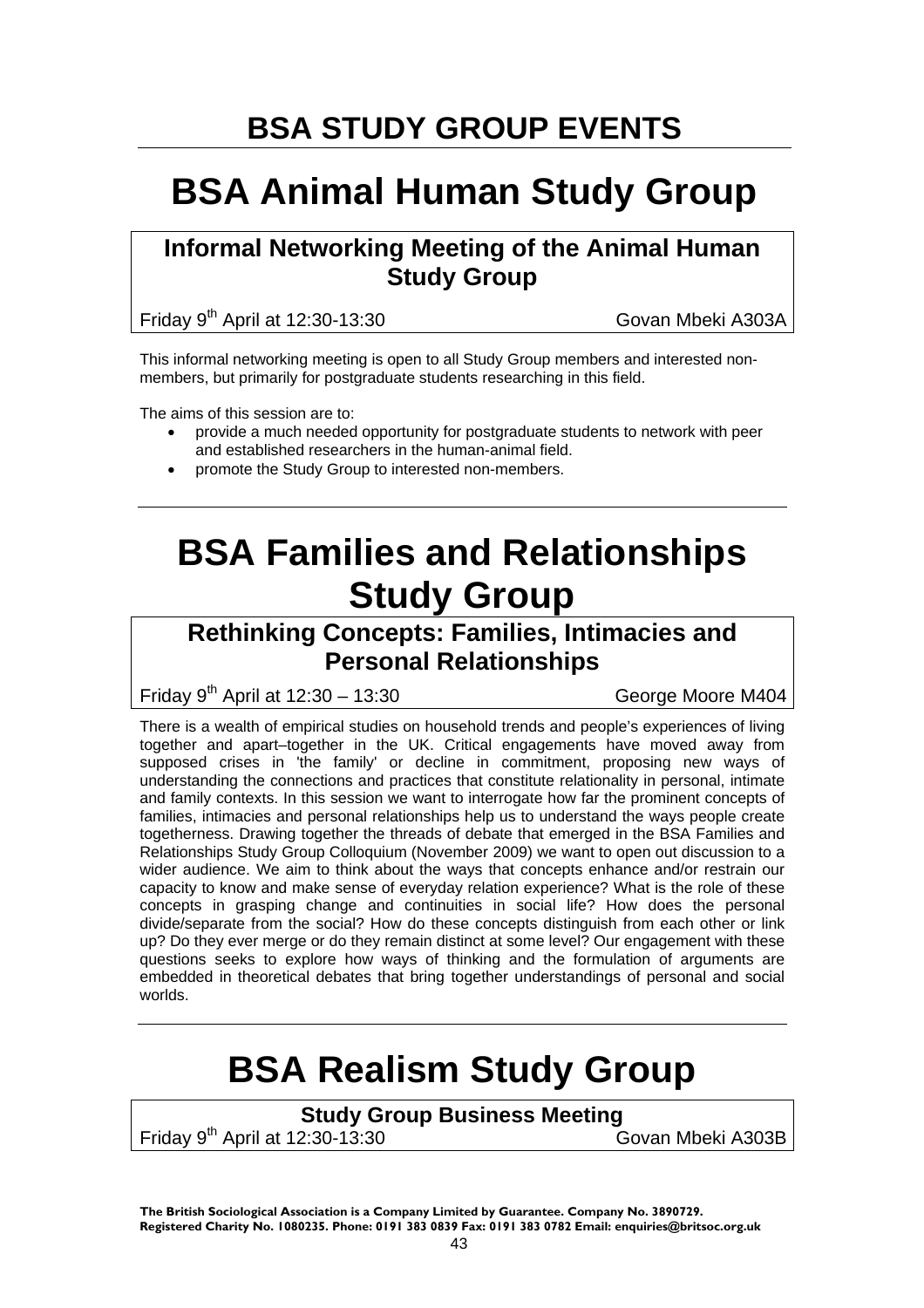### **BSA Happiness Study Group**

**Study Group Business Meeting** 

Friday 9<sup>th</sup> April at 12:30-13:30

### **BSA Scottish Study Group**

#### **Relaunch of the Scottish Studies Group: Meet and Greet**

Friday 9<sup>th</sup> April at 12:30-13:30 George Moore M402

The Scottish Studies group has been re-launched this year. We are inviting old and new members to come along to a meet and greet event.

We see this study group as a forum through which researchers investigating issues relating to Scotland, its people and communities, culture and society, economy and politics within the 21st century can come together. We hope to consolidate research on Scottish society and politics in a changing global world, exploring what the global climate means in this local context and what tools we can use to explore this.

 We are keen to bring together academics at all stages in their careers in a supportive environment to discuss and disseminate their work with each other and to a broader audience of activists, policy makers and practitioners. We hope to establish links with other universities and research centres which share common interests and create an informal and supportive discussion environment

 We envisage the group will address multiple social, political and cultural and economic questions including

- Class identities
- Inequalities and social divisions
- Urban and rural identities and politics
- Contemporary migranthood and new communities
- Forms of nationalism, Scottishness and identities
- Sexualities, masculinities and feminities
- Politics and activism
- New media and technology
- Crime

We are keen to hear from members on these issues and help foster research agendas, methodologies and transfer knowledge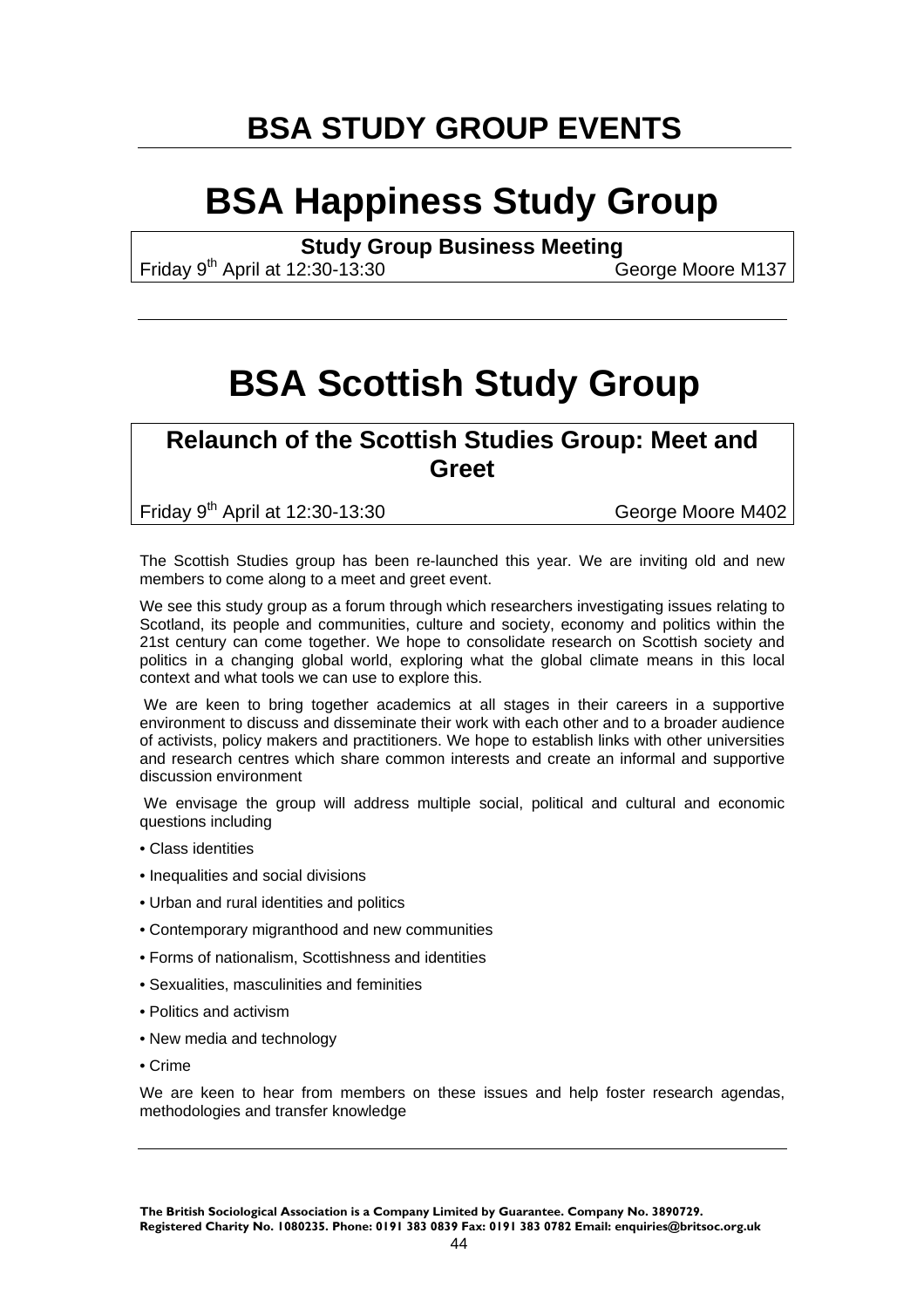### **BSA Visual Sociology Study Group**

#### **Text & Image panel 1**

Wednesday 7<sup>th</sup> April at 15:30-17:00 Govan Mbeki A303A

This panel brings together three presentations from the BSA visual sociology study group responding to the theme'text and image'. Community, space and identity are explored within three different contexts: public injecting environments in England, motherhood in inner-city Belfast, and ideas of community within minority ethnic groups in London. In 'Places of risk and hazard:public injecting environments visualised', Stephen Parkin reveals the taken for granted conditions of risk and harm and the effect of spatiality on shaping behaviour using a textual and visual model that incorporates a Bourdieuian notion of 'injecting habitus'. In 'Self directed photography and reflective interviews: a methodological snapshot', Martina McKnight and Lisa Smyth critically engage with photography as a method of accessing the everyday lives of mothers of pre-school children. Their study links ideas of motherhood, place and identity together, using photography as a way of reflecting upon aspects of life that are usually beyond comment. In 'Visualising 'community': an experiment in participatory photography', Janroj Keles completes the panel by presenting the visual and written words of a group of Kurdish workers in London using photography to explore what 'community' means to them.

| Keles, J., Holgate, J., Kumarappan, L. | Visualising 'community': an experiment in<br>participatory photography            |
|----------------------------------------|-----------------------------------------------------------------------------------|
| McKnight, M., Smyth, L.                | Self directed photograpy and reflective<br>interviews: a methodological snap-shot |
| Parkin, S.                             | Places of risk and hazard: public injecting<br>environments visualised            |

#### **Text & Image panel 2**

Thursday 8<sup>th</sup> April at 11:00-12:30 Govan Mbeki A303A

This panel brings together three presentations from the BSA visual sociology study group responding to the theme 'text and image'. Each of the presentations engages with the invitation to re-think the ways in which we might work with and combine words with still and moving images when doing social research. In 'Poetry and photography in social research', Terence Heng introduces the photograph as a visual poem, exemplified through his work on ethnic marginalisation in Singaporean Chinese weddings. In 'Photographs and text: rethinking social research', Beatriz Véliz Argueta reflects on the role of images in the process of knowledge construction and on the parallel role of the researcher as 'image maker'. In her work, Beatriz uses images to understand society, visually documenting globalisation in emerging economies. Finally, in ' Showing and telling with video diaries', Charlotte Bates discusses the ways in which video can capture the sensorial body. She uses video both illustratively and substantively in her work on illness and the body, asking participants to 'show and tell' about

| Bates. C. | <b>Text and Image 2: Visual Sociology Study Group</b> |
|-----------|-------------------------------------------------------|
|           | <b>Panel (Charlotte Bates)</b>                        |
| Heng, T.  | <b>Poetry and Photography in Social Research</b>      |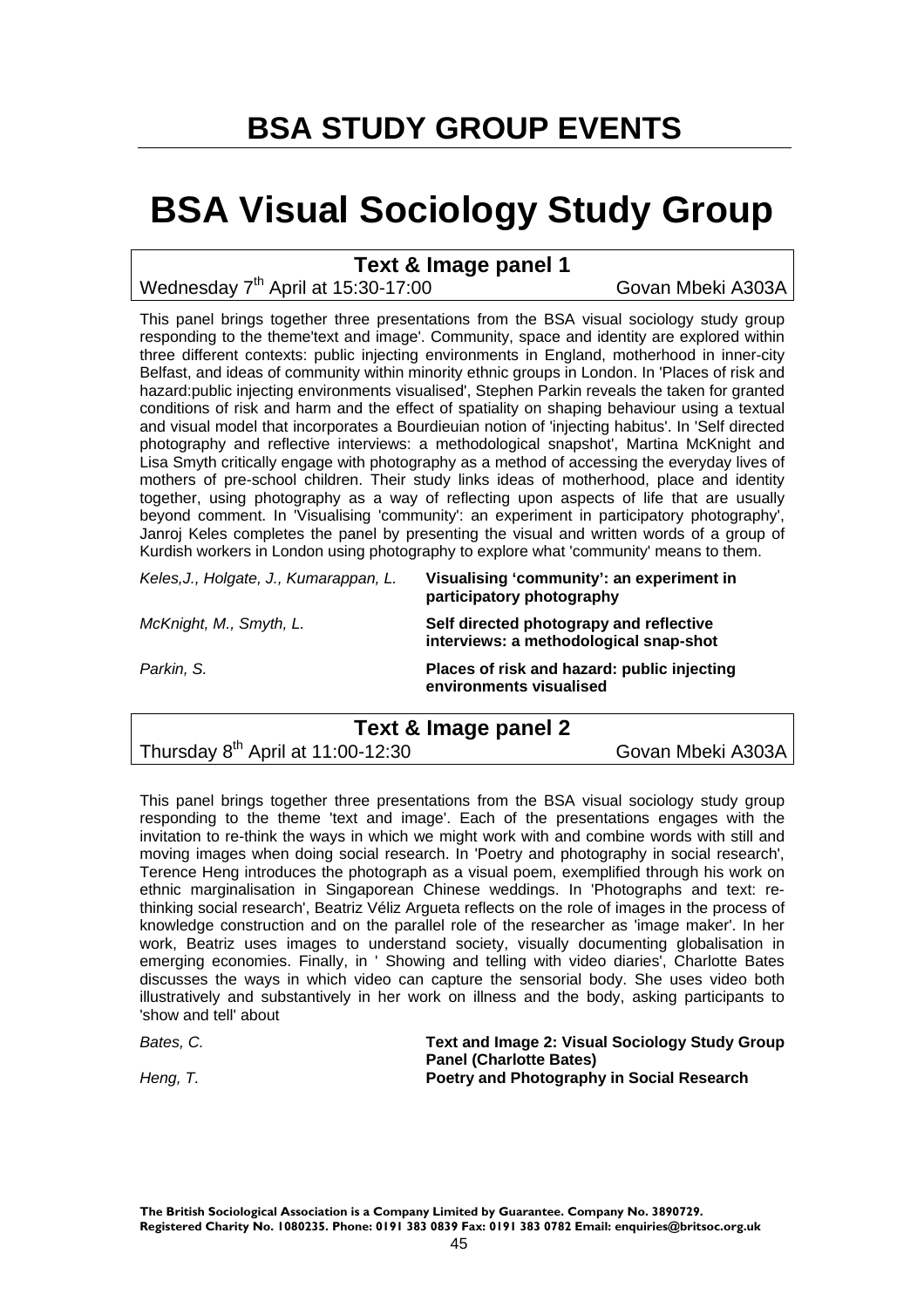### **The Prospects for Sociological Research in Britain 2010 - 2015**

Wednesday  $7<sup>th</sup>$  April at 09:20 – 10:50 Govan Mbeki A526C

The future of research funding for sociology in Britain appears somewhat bleak. Likely reductions in public spending combined with ever increasing competition for research council funds raise significant strategic problems for the social science community. This round table discussion will involve a representative of the ESRC and some sociologists who have recently been engaged in offering advice to ESRC about strategic priorities, chaired by Alan Warde. Panel members will be Adrian Alsop, Director of Research at the ESRC, Sue Scott, Chair of the International Benchmarking Exercise in Sociology, John Urry, author of the 2007 report to ESRC concerning innovation in sociological research. The panel will discuss general issues of funding and strategy, their analysis of the state of sociological research in the UK, and the prospects for its future. There will be a substantial amount of time devoted in the session for participation by the audience.

### **Fifty Years of Impact: Reflections on the Sociological Career of Ray Pahl**

Wednesday  $7<sup>th</sup>$  April at 09:20 – 10:50 Govan Mbeki A526F

The "impact" of research is receiving much attention. This session discusses what the impact of sociological research is and how such impact comes about by focusing on the career of Ray Pahl, whose contributions to British sociology spanning the last 50 years constitute a particularly interesting case study in impact. The session involves short (10-minute) presentations from John Brewer, Chris Pickvance, Claire Wallace John Holmwood and Graham Crow, who are all familiar with different aspects of Pahl's body of work, which stretches from urban sociology to households, from all forms of work to friendship, from stratification to community, and from managers and organizations to the social-psychological consequences of success. Presenters will not assume prior knowledge of Pahl's work. Each presentation will focus on a different aspect of "impact": that of research monographs, of working with non-academic organizations, of writing for popular publications, of international collaboration, and of teaching (including teaching non-sociologists). In each of these areas, Pahl has a distinctive profile, and he will be invited to comment on the presentations before the session is opened up for a more general discussion of the different meanings of impact, the time frames in which impact occurs, and strategies for increasing the chances of impact among members of sociology's different audiences, including politicians and government officials, community groups, and other lay audiences as well as sociologists within and beyond academia. The session will also discuss unintended impact, and whether the last 50 years have seen impact become harder for sociologists to achieve.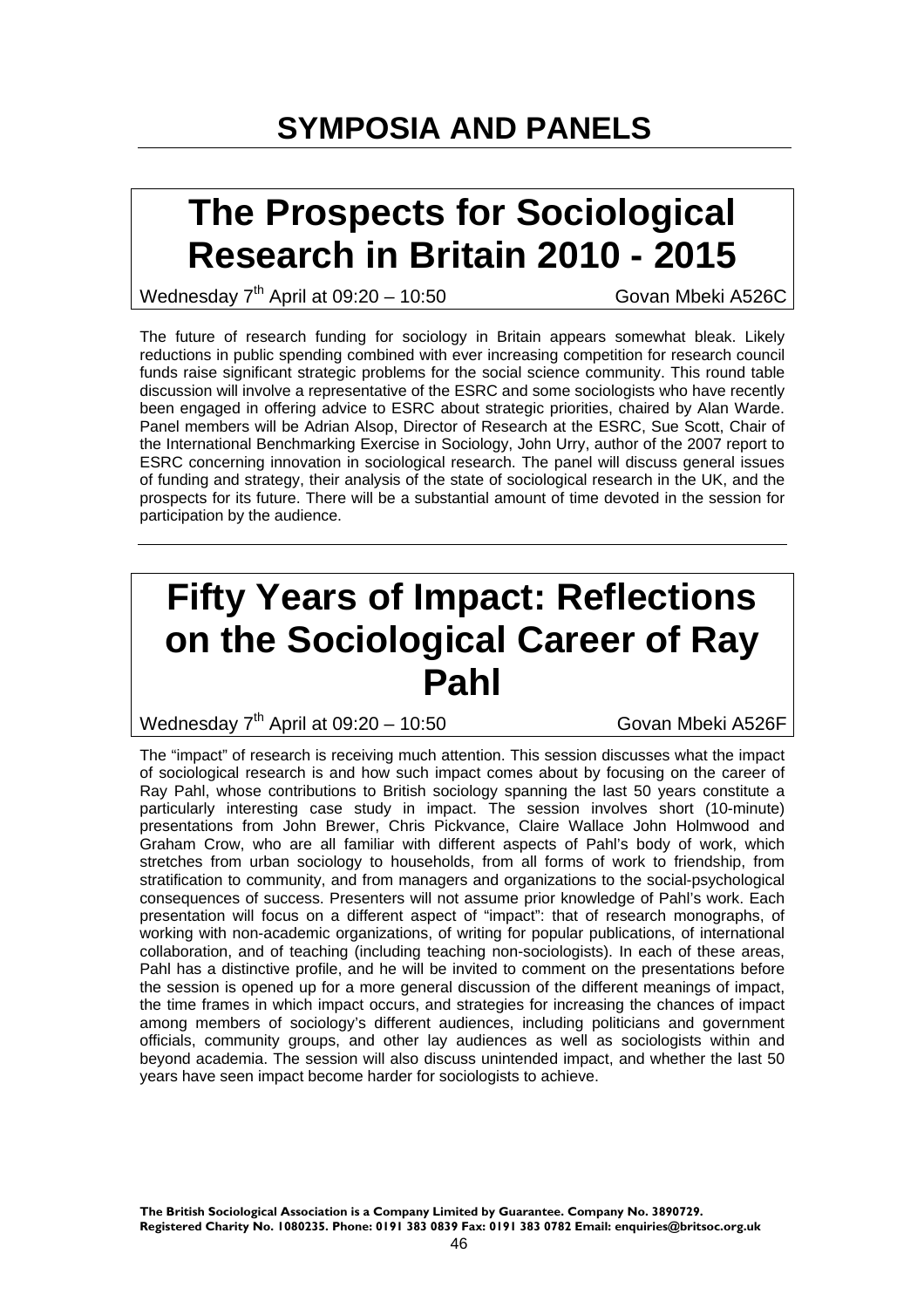### **Getting Grants: Advice for Early Career Sociologists**

Wednesday 7<sup>th</sup> April at 11:00 - 12:30 Govan Mbeki A526C

In this session, Alan Warde, who is currently the Sociology representative on the ESRC Research Grants Board, will talk about the processes involved in getting a grant from the Research Councils. He will outline some of the available schemes and some of the characteristics of a successful application. Some time will be spent on explaining the criteria that committees use to distinguish among the many excellent applications they receive in a highly competitive situation. This session would be suitable for postgraduate students nearing the end of their degrees, postdoctoral researchers and early career lecturers and research associates.

## **Headlines without forehead lines: Getting the best from the media**

Wednesday  $7<sup>th</sup>$  April at 12:30 – 13:30 George Moore M137

'The views of scientists, politicians and psychologists about our society fill the newspapers, radio, TV and web. Is there a reason why sociologists can't get equal billing? Tony Trueman, the BSA's media consultant, believes not, and in this workshop he explains how to go about making your research part of the news agenda. He will say what makes a successful press release, some advice on broadcasting and the pitfalls to avoid when dealing with the media.

Tony is a former Fleet Street reporter. He has worked in communications for six non-profit organisations, and was Head of Communications for the University of Bath.'

# **Launch of the ESRC International Benchmarking Report on Sociology**

Wednesday  $7<sup>th</sup>$  April at 15:30 – 17:00 Govan Mbeki A526C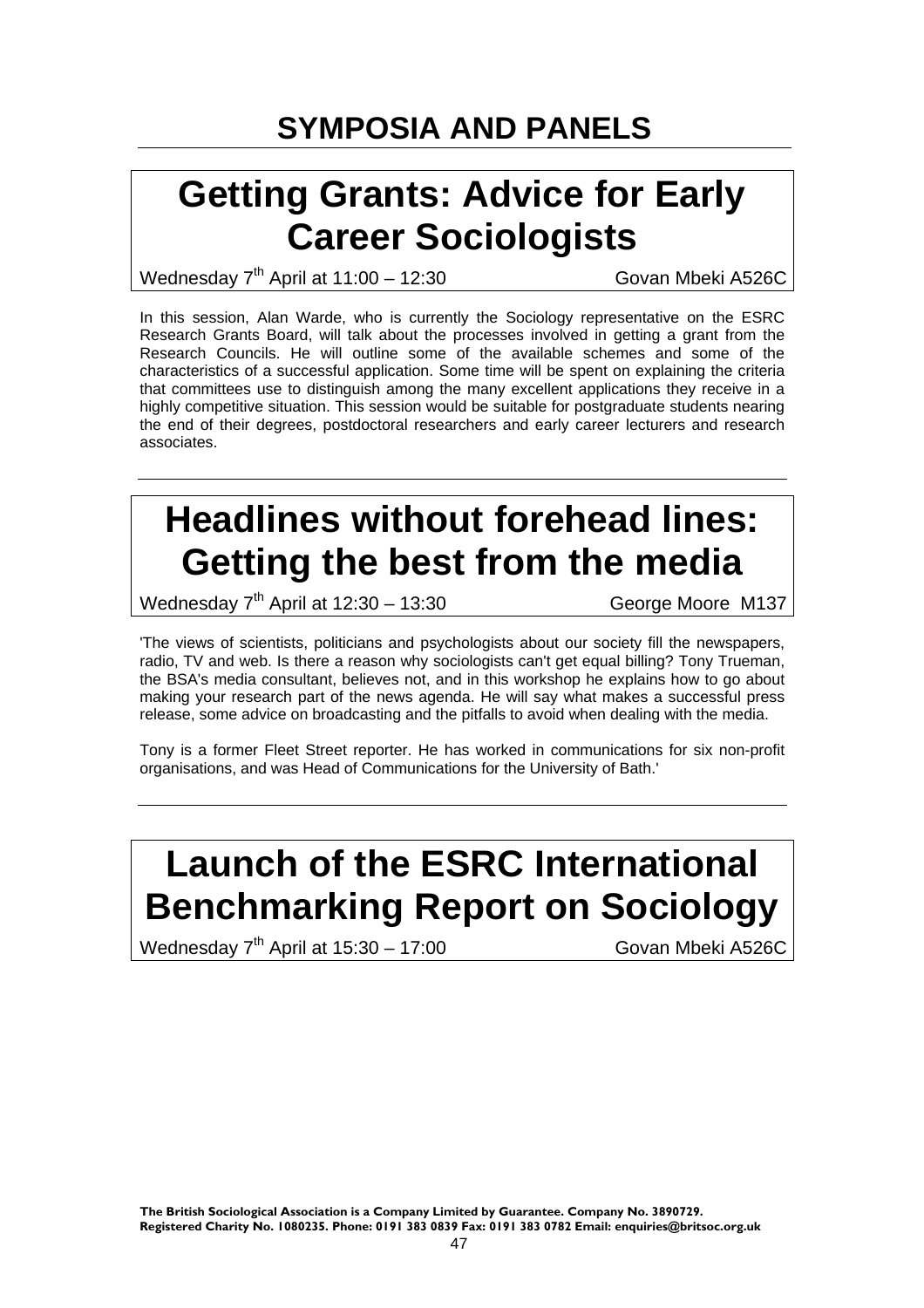### **Author Meets Critics / Public Loïc Wacquant**

Wednesday  $7<sup>th</sup>$  April at 15:30 – 17:00 Carnegie Lecture Theatre C001

Loïc Wacquant will discuss the empirical basis, methodological rationale, and theoretical aims, as well as the analytic linkages between, his investigations into the body, the ghetto, and the penal state, as anchored by his three books Body and Soul (2004), Urban Outcasts (2008), and Punishing the Poor (2009). The format of this session is direct discussion between the author and the audience (especially doctoral students in search of practical guidance to design and implement their own research projects).

Loïc WACQUANT is Professor of Sociology at the University of California, Berkeley, and Researcher at the Centre de sociologie européenne, Paris. His many books span urban relegation, incarnation, the penal state, ethnoracial domination, and social theory.

### **Debating Neoliberal Scotland Workshop / Debate**

Thursday  $9^{th}$  April at 11:00 – 12:30 Govan Mbeki A426F

*Miller, D, Davidson, N, McCafferty, P, Mooney, G., Law, A, Paton, K.*

Academics based in Scotland, might have been expected to analyse the effects of neoliberalism here. Such expectations have, however, been disappointed–and not because neoliberalism has miraculously bypassed Scotland. Britain, along with the USA, was one of the first sites for the neoliberal experiment. Indeed, one of the flagship policies of the second phase of British neoliberalism, the Private Finance Initiative, was launched in Scotland with the construction and operation of the Skye Bridge. As part of the British state, Scotland has experienced, and continues to experience, the effect of these policies to the same extent as the rest of the UK, with only minor variations since the establishment of devolved government in 1999. Indeed, in many respects, the application of neoliberalism actually became more extensive under the Labour and Liberal Democrat governments than even under their Conservative predecessors, and this has yet to be addressed, other than at the margins, by their minority Scottish National Party (SNP) successor. Yet only with the onset of a new period of capitalist crisis have commentators outside of the radical left apparently noticed that Scotland has been subject to the same neoliberal regime as the rest of the world, and even now it is journalists rather than academics who show the greatest awareness of this fact. This workshop/Debate will provide contending accounts of how to understand 'Neoliberal Scotland' and explain why the academy has failed for so long to engage in debate on the issue.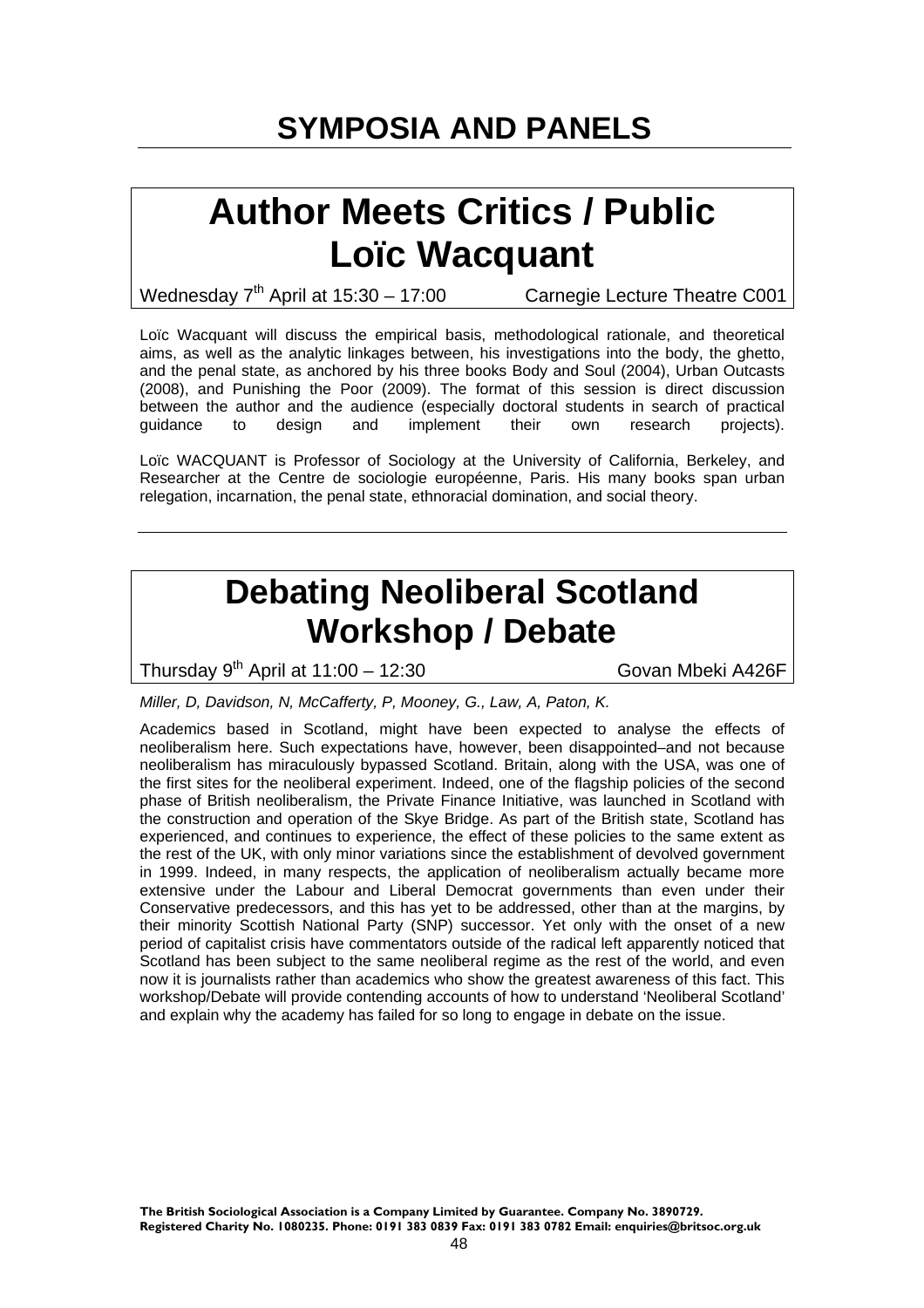### **'Real' Violence in a 'Hyper-Real' World**

Thursday  $8^{th}$  April at 13:30 – 15:00 Govan Mbeki A526F

Inspired by two recently completed research projects (one in cosmetic surgery and hyperreality and other on violence and social justice) the seminar workshop examines the representations and representative transformations of violence and its various expressions. Through a combination of speeches and images, audio and video presentations, this seminarworkshop emphasises the difficulties in conceptualisation, defintion and identification of violence and the related challenges of prevention, intervention, reparation/indemnification, reform and rehabilitation. The authors offer a psycho-social and socio-psychological analysis of violence and introduce what they have coined as the 'language of violence'. The participants will be induced to reflect on definitions, aspects and representations of violence in their own lives and to experience the fused/unified nature of real and hyper-real experiences of violence. The authors suggest that violence is a mode of communication and a communicative expression and needs to be addressed through a re-education in new avenues for personal expression and reframing and resolution of past associations and traumas. The authors proceed to present some of the more significant effects of a normalised 'language of violence' and examine its substantial implications for the individuals, the society and social policy, including a variety of issues such as prevention and management of violence (violent crimes, issues of individual safety, domestic violence, child abuse, etc.) and mitigating its effects and outcomes (victim programmes, rehabilitative approaches, etc.). The session format will be (speech, workshop, speech, comment/questions).

### **The state of economic sociology: current and future**

Thursday  $8^{th}$  April at  $15:30 - 17:00$  Govan Mbeki A303B

The economy, and more specifically work relationships, were central to classical sociological theory, and remained a key feature of the discipline in postwar Britain. However, since the 'cultural turn' the sociology of work has played a decreasing role in undergraduate syllabi. Fewer Sociology PhD students study economic topics. Moreover, for a long time the site of economic sociology has been split, with many industrial and organisational sociologists located in business schools. The discussion will address issues such as: what is the current state of economic sociology in the UK, defined both narrowly (the American definition, focusing on markets and their regulation) and more broadly (the sociology of economic phenomena, which includes work)? What is its institutional base? Is there sufficient support from departments? What is happening to the teaching of it at ug and pg levels? How is placed within the discipline of sociology as a whole? What are its contributions in terms of research and scholarship? What will be its future concerns and how might its fortunes be restored?

Speakers: Harriet Bradley, University of Bristol Tim Strangleman, University of Kent Chris Warhurst, Strathclyde University